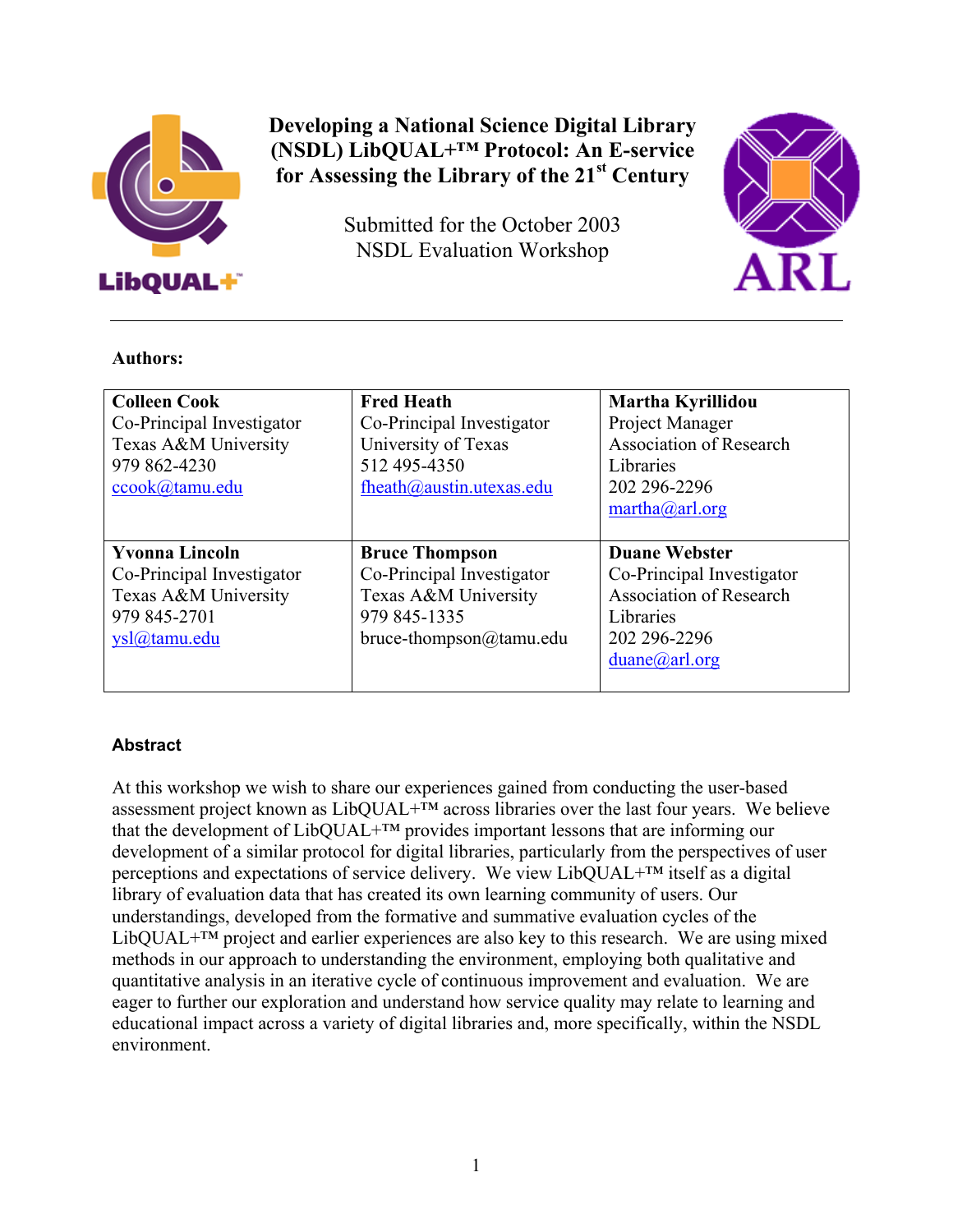#### **What is LibQUAL+™?**

LibOUAL $+^{TM}$  is an innovative, technology-based suite of services aimed at measuring library service quality. LibQUAL+ $TM$  is the result of extensive research and development undertaken by ARL and Texas A&M University, supported in part by the U.S. Department of Education's Fund for the Improvement of Postsecondary Education (FIPSE) and the National Science Foundation (NSF). It is one of the ARL New Measures Initiative Projects aimed at developing assessment tools and e-services for evaluating the library of the 21<sup>st</sup> century. The project builds on the theoretical foundations of the gap theory of service quality, and in particular on the SERVQUAL measurement of the gap between customers' expectations and perceptions of service quality. After extensive iterative and continuous qualitative and quantitative regrounding and four years of implementations, the re-grounded instrument known as LibQUAL+™ has evolved into a total market survey. following The spring 2003 survey identified three dimensions of library service quality: library as place (LP), information control (IC), and affect of service (AS). Table 1 outlines the evolution of the dimensions in the LibOUAL $+^{TM}$  protocol.

| 2000                                    | 2001                     | 2002                                                                | 2003                   |
|-----------------------------------------|--------------------------|---------------------------------------------------------------------|------------------------|
| 41-items                                | 56-items                 | 25-items                                                            | 22-items               |
| Affect of<br>Service                    | Affect of<br>Service     | Service Affect                                                      | Service Affect         |
|                                         |                          | Library as Place Library as Place Library as Place Library as Place |                        |
| Reliability                             | Reliability              | Personal<br>Control                                                 | Information<br>Control |
| Provision of<br>Physical<br>Collections | Self-Reliance            | Information<br>Access                                               |                        |
| Access to<br>Information                | Access to<br>Information |                                                                     |                        |

|  | Table 1. Dimensions of library service quality in Lib $QUAL+TM$ |  |
|--|-----------------------------------------------------------------|--|
|  |                                                                 |  |

The LibQUAL $+^{TM}$  protocol has successfully measured perceptions of library service quality across more than 400 institutions since 2000. It has grown from 12 participating institutions in 2000 to 43 institutions in 2001, 164 institutions in 2002, and 308 institutions in 2003. The LibQUAL+ $\text{TM}$  survey instrument has successfully collected data from more than 5,000 users in 2000; 20,000+ users in 2001, 70,000+ users in 2002, and 120,000+ users in 2003. Graph 1 depicts the growth of libraries and users surveyed with LibQUAL+™.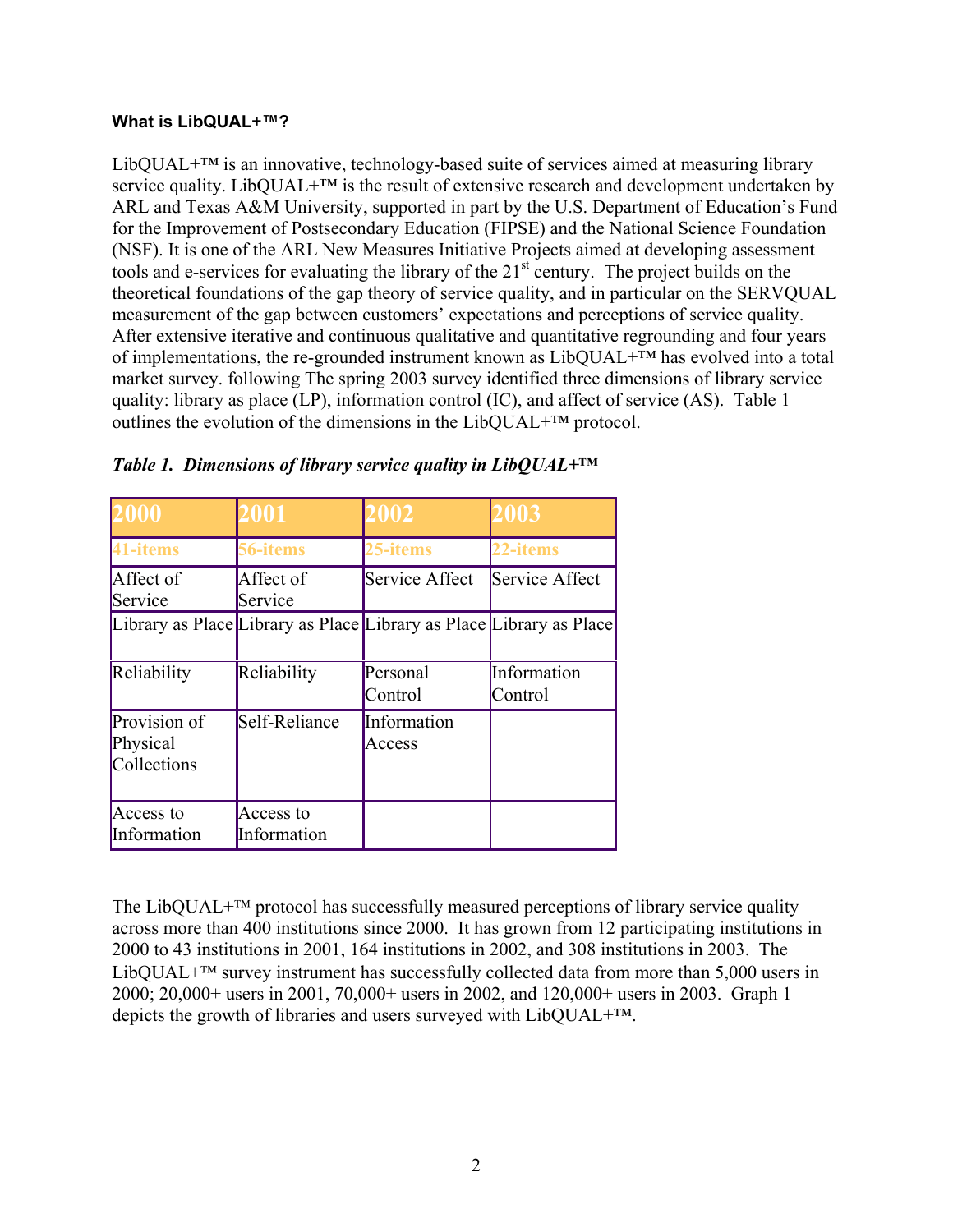

*Graph 1. Growth in the number of libraries and users surveyed with LibQUAL+™* 

The 2003 survey implementation spans four countries (U.S., U.K., Canada, and the Netherlands) and three languages (American English, British English, and French). The protocol has proved itself as a scalable, Web-based tool that relies on a solid technological foundation, including Cold Fusion programming done by ARL and SQL servers located at Texas A&M University Libraries. Communications, public relations, and technology development are managed by ARL, with Texas A&M researchers involved in the constant refining of the protocol using qualitative and quantitative methods.

The LibQUAL+™ e-service component is emerging as a robust service operation, enabling libraries to engage in user-based assessment not only across institutions but across borders and language barriers for a modest participation fee. Whether a similar service can be developed for digital library operations, tentatively called e-QUAL (for "electronic quality"), is an open challenge that is currently being explored with the funding available to this project from NSF/NSDL.

#### **Defining Service Quality in the Digital Library Environment**

The NSF/NSDL-funded part of the project has the overarching **goal of developing a digital library service quality assessment process that enhances student learning by permitting the allocation of resources to areas of user-identified need**. The goal is to develop a total market survey appropriate for the digital library environment*.* To fulfill that goal, our project seeks to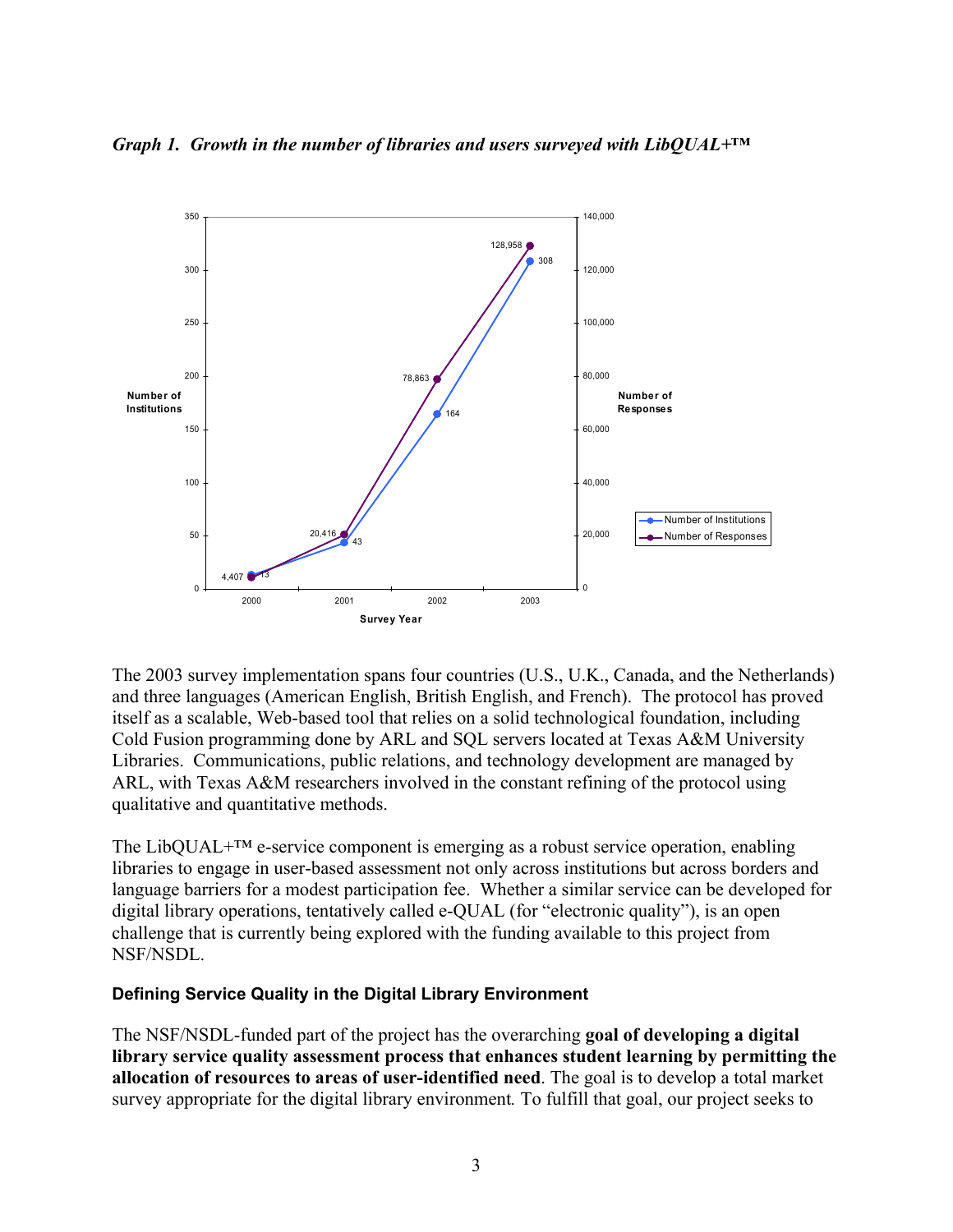achieve the following objectives and outcomes within the NSF/NSDL community:(a) define the dimensions of digital library service quality from the perspective of the users; (b) develop a tool for measuring user perceptions and expectations of digital library service quality across NSDL digital library contexts; (c) identify digital library "best practices" that permit generalizations across operations and development platforms; (d) enhance student learning by effectively managing user perceptions and expectations of digital library services; (e) establish a digital library service quality assessment program as an integral part of the library service quality assessment program at ARL; and (f) institutionalize continuous product and process evaluation efforts directed toward positive and timely management of outcomes.

Given the formative stage of evaluation in many of the NSF/NSDL projects, progress towards a summative yet diagnostic tool like LibQUAL+™ may be slower than originally anticipated. However, this project is very promising. Digital library collections are under construction and at different stages of development. Identifying and providing content is of primary importance and is sometimes viewed as an issue separate from provision of access to the content. Developers of digital libraries may be concerned with premature evaluation, such as comparisons to other digital library collections that may have different goals and objectives. These circumstances may present barriers for implementing a total market survey – a uniform standardized survey – that offers the potential for direct comparisons. To address these concerns, we advocate the employment of mixed methods during the development of the survey tool. The final tool will not involve a staged approach; rather, it will be a set of survey questions administered through the Web, including a comments box. We anticipate this to be one tool for digital libraries; we expect digital libraries to be engaged in their own internal and external iterative mixed-methods evaluation cycles as well.

There are notable examples of digital library operations that have been engaged in extensive evaluation studies (the Math Forum is such an example). These operations present a fertile ground for attempting to develop tools that cross digital library boundaries. Digital library communities that are maturing are being studied closely through interviews, site visits, and focus groups. To date, site visits have been conducted to the Math Forum (Duane Webster, Fred Heath, Colleen Cook and Martha Kyrillidou) and MERLOT (Colleen Cook and Bruce Thompson). Focus groups were conducted at the DLESE and MERLOT annual conferences in August 2003 by Yvonna Lincoln, Amy Hoseth (ARL), and Kaylyn Hipps (ARL). The researchers are now typing transcripts and reviewing and analyzing extensive field notes from those conferences.

The qualitative data collection seeks to reground our understanding of users' perceptions within the NSF/NSDL environment. Our qualitative analysis aims at producing a model for digital library service quality, e-QUAL. Qualitative analysis thus far indicates emerging spheres of mediated and unmediated service delivery, which have important implications for developing digital library services. Mediation relates to personal interaction and affect of service attributes. Unmediated interaction describes a more self-sufficient information seeking environment, where the user accesses the content they want in an efficient and effective self-empowering way.

The engagement of the NSF/NSDL collections and services in testing the development of e-QUAL will be an important next step. A Web interface has been built to accommodate a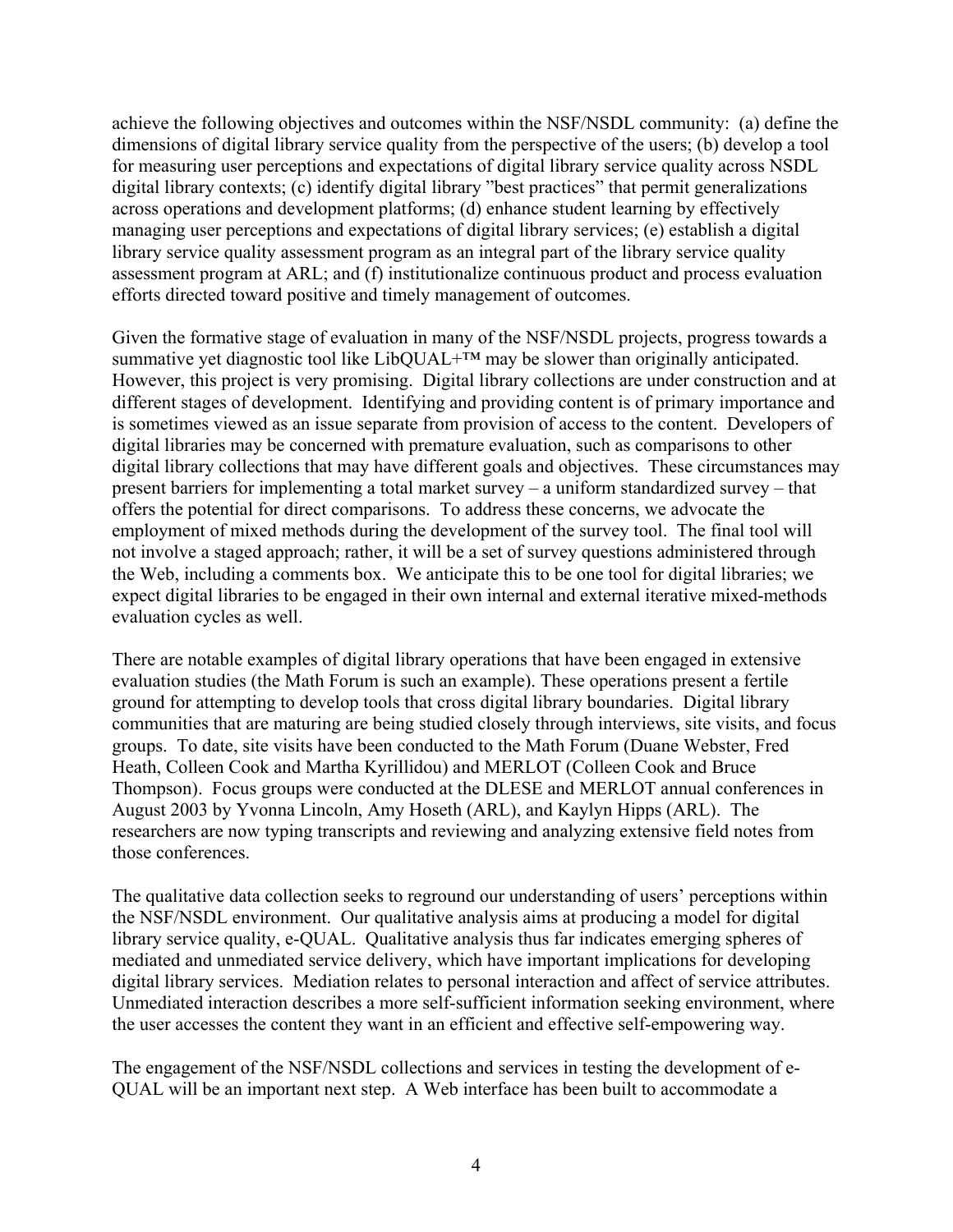standardized survey that will measure only perceptions rather than the gap between perceptions and expectations (one scale vs. the three scales of minimum, desired, and perceived expectations employed in LibQUAL+<sup>™</sup>). The decision to emphasize only perceptions was based on evidence that a simpler response format is needed in order to reach even larger and more diverse groups of users across a variety of digital libraries. An initial bank of questions will be finalized in fall 2003 and will be ready for testing shortly thereafter; a second round of testing and refinement is planned for spring 2004.

In addition to the standardized multiple response questions, a comments box will be made available to collect comments from respondents who would like to offer additional personal observations and context regarding their use, perceptions and expectations. The goal is to utilize this instrument to improve the digital collections and services, develop strategies for managing users' perceptions of having access to the content they are seeking, and provide evidence regarding the attitudes and feelings users have toward digital collections and services. To the extent that users are satisfied and show positive feelings, we assume that this enables positive experiences and learning. In other words, we assume that satisfied users are operating in an environment conducive to learning.

#### **Relationship to NSDL Educational Impact**

The NSF/NSDL-funded part of our project has the overarching goal of developing a digital library service quality assessment process that enhances student learning by permitting the allocation of resources to areas of user-identified need. We view **educational impact as a proxy for learning;** the higher the impact the more likely that learning will occur. Impact is viewed as a way to facilitate the learning process. We believe that it will be very difficult to factor out the result of the library experience itself as it is confounded within a variety of other variables. As a result, we do not propose to measure educational impact in a direct way.

We do propose measuring perceptions of quality and learning based on a self-report model, rather than measuring learning directly. We have attempted to measure users' perceived outcomes and their relation to the dimensions of service quality as measured by LibQUAL+™. Analysis is underway to correlate the different kinds of  $LibOUAL+<sup>TM</sup>$  ratings to different kinds of outcomes. Initial analysis shows that the service affect dimension correlates with general satisfaction scores and the information control dimension with perceived outcomes questions. We are currently examining the development of different path models that will shed light to the directionality and nature of causal mechanisms. For example, we know from data and preliminary analysis from the spring 2003 LibQUAL<sup>+™</sup> implementation that faculty perceive that "the library aids their advancement in their academic discipline" is an important outcome that relates to their ability to navigate the information universe in a self-sufficient and efficient way (information control). In other words, educational impact may be defined as a **perceived outcome** and as an issue of a **value added question** in terms of "what would be different if the library was not there?" or "what is possible because of the availability of the digital library?"

Our approach is being regrounded for the community of users formed around the NSDL digital collections. We recognize that there are issues of educational impact and learning that go beyond our approach. The theoretical linkages between quality of services and effective learning may not yet be well understood. **We believe that user perceptions of having access to the**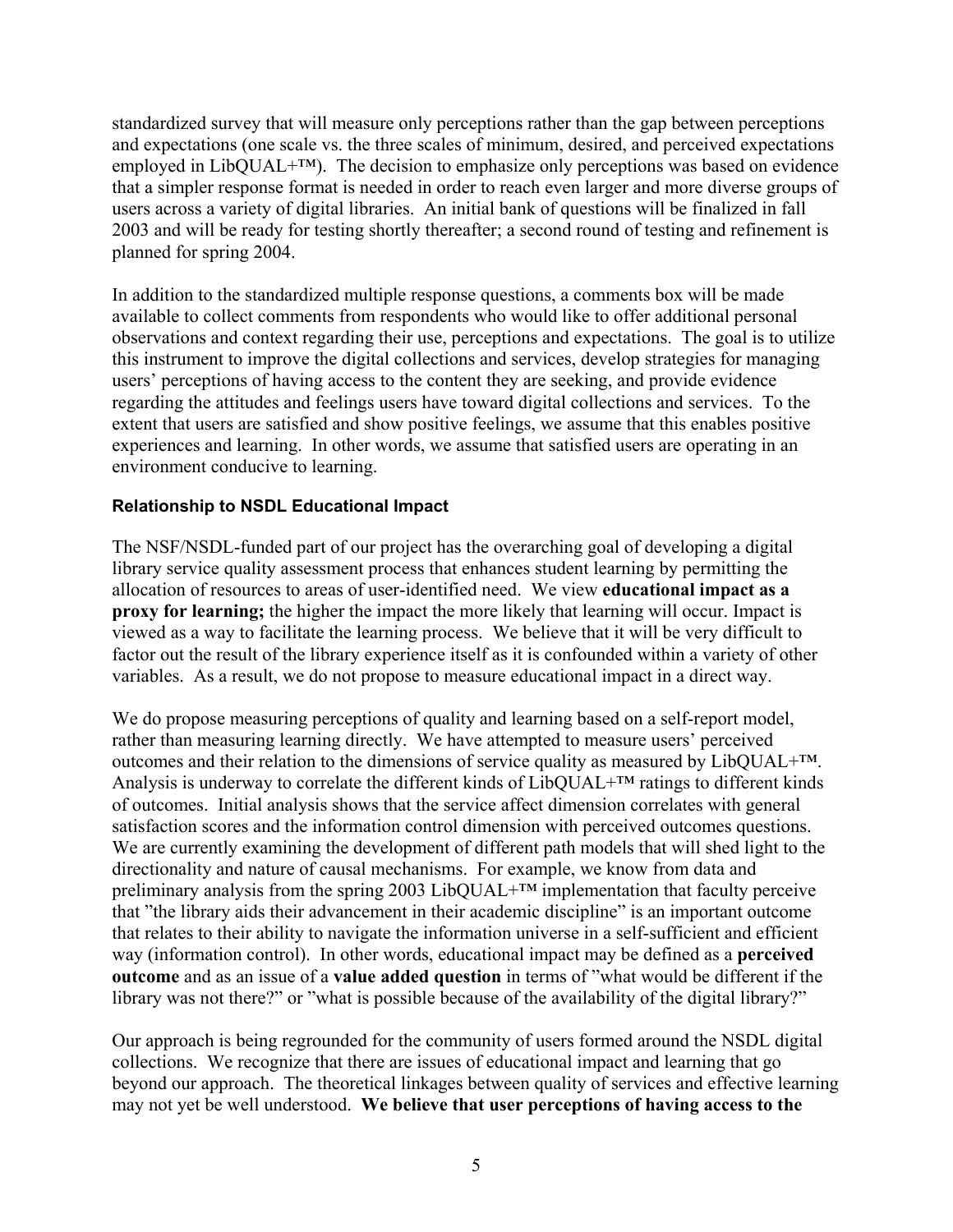**content they seek are important enablers of the learning process**. We hope to be able to continue to expand the boundaries of our approach and understand how it may work with other tools, systems, and processes within the NSDL – as well as other digital library environments – to enhance student learning and educational impact.

### **Conclusions**

The research described above focuses on the digital library as a **service** provision to needed **content,** and emphasizes the importance of user perceptions of the quality of such services. The goal is to develop a tool that will allow digital library developers to better manage users' perceptions by understanding the dimensions of electronic quality (e-QUAL). Assuming that users learn better when they are satisfied and show positive feelings towards the environment in which they interact, we view the tool we are developing as another assessment mechanism available to digital library developers that works effectively with other related methodologies developed for digital library evaluation.

Digital library evaluation is at the crossroads of technology, evaluation, library, and market development. It is challenging disciplinary boundaries and pushing, dissolving, and recreating the boundaries of teaching and learning. Questions of pedagogy, economics, social, and personal development constitute components of a larger picture that the larger NSDL evaluation process might want to address as it focuses on the educational impact of digital library resources and services. Our project emphasizes the importance of the service delivery aspect of the educational process; we are attempting to measure it in a way that is grounded in users' perceptions.

#### **References**

For a more comprehensive bibliography regarding LibQUAL+™, see: [http://www.libqual.org/Publications/index.cfm](http://old.libqual.org/Publications/index.cfm).

For more information regarding the ARL Statistics and Measurement Program, see: <http://www.arl.org/stats/>

Cook, C. and Heath, F. "Users' Perceptions of Library Service Quality: A LibQUAL+™ Qualitative Study." *Library Trends* 49 (4) 2001: 548-584.

Cook, C., Heath, F., Kyrillidou, M., Webster, D. "The forging of consensus: a methodological approach to service quality assessment." Paper presented at the 4th Northumbria International Conference, Pittsburgh, PA, August 2001. [http://www.libqual.org/documents/admin/cookforging.pdf](http://old.libqual.org/documents/admin/cookforging.pdf) 

Cook, C., Heath, F. and Thompson, B. "Score Norms for Improving Library Service Quality: A LibQUAL+™ Study." *portal: Libraries and the Academy* 2 (1) 2002: 13-26.

Cook, C., Heath, F., and Thompson, B. "Users' Hierarchical Perspectives on Library Service Quality: A LibQUAL+™ Study." *College and Research Libraries* 62 (2001): 147-153.